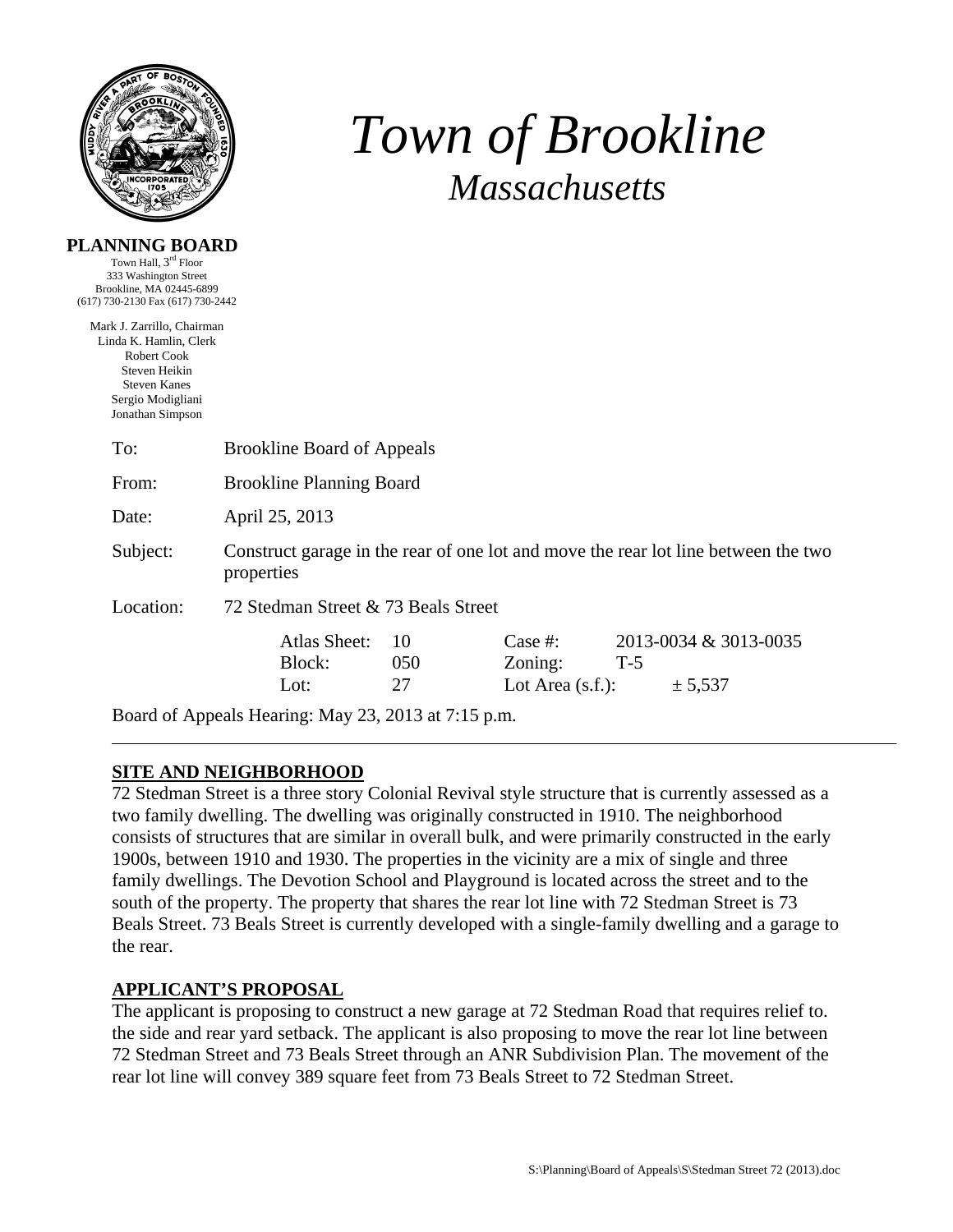## **FINDINGS**

**Section 5.43** – Exceptions to Yard and Setback Requirements **Section 5.70** – Rear Yard Requirements **Section 5.72** – Accessory Buildings or Structures in Rear Yards **Section 6.05.5.c.2** – Design of All Off-Street Parking Facilities

**Section 6.05.5.c.3** – Design of All Off-Street Parking Facilities

| <b>Dimensional Requirements</b>                                  | <b>Required/Allowed</b> | <b>Existing</b> | <b>Proposed</b> | <b>Relief</b>      |
|------------------------------------------------------------------|-------------------------|-----------------|-----------------|--------------------|
| <b>Rear Yard Setback (72</b><br><b>Stedman Street garage)</b>    | 6 feet                  | N/A             | 2 feet          | Special<br>Permit* |
| Rear yard Setback (73<br><b>Beals Street garage)</b>             | 6 feet                  | N/A             | 2 feet          | Special<br>Permit* |
| Side Yard Setback (72<br><b>Stedman Street garage)</b>           | 6 feet                  | N/A             | 2 feet          | Special<br>Permit* |
| Side Yard Setback (73<br><b>Beals Street existing</b><br>garage) | 6 feet                  | 39 feet         | 0 feet          | Special<br>Permit* |

\* Under *Section 5.43*, the Board of Appeals may waive yard and setback requirements if a counterbalancing amenity is provided.

#### **Section 8.02.2** – Alteration or Extension

A special permit is required for alterations to a dimensionally nonconforming structure.

## **PLANNING BOARD COMMENTS**

The Planning Board is supportive of the construction of the garage within the rear and side yard of 72 Stedman Street. The proposed garage is in a similar location as garages of other properties in the immediate vicinity, and the Board does not consider this special permit request for side and rear yard setback relief unreasonable. The applicant has supplied letters of support from affected neighbors in the vicinity. The Planning Board recommends that the applicant install additional landscaping as a counterbalancing amenity required for a special permit.

The Board is not opposed to the proposed lot line reconfiguration between 72 Stedman Street and 73 Beals Street. The two lots are in common ownership, and are not expected to negatively impact the neighborhood. Both of the lots will be above the minimum lot size of 5,000 square feet after the line adjustment. The existing garage on 73 Beals Street will be made to have a nonconforming side yard setback after the reconfiguration. If the Board of Appeals grants relief, the Planning Board recommends landscaping to serve as a counterbalancing amenity.

The vote would have been unanimous if the applicant had constructed the garage with no separation from the garage on the other lot.

**Therefore, the Planning Board recommends approval (Voted 5-1) of the plans by Helios Design Group, Inc, dated 2/15/13, and the proposed subdivision plan by Boston Survey, Inc dated 2/1/13 subject to the following conditions:**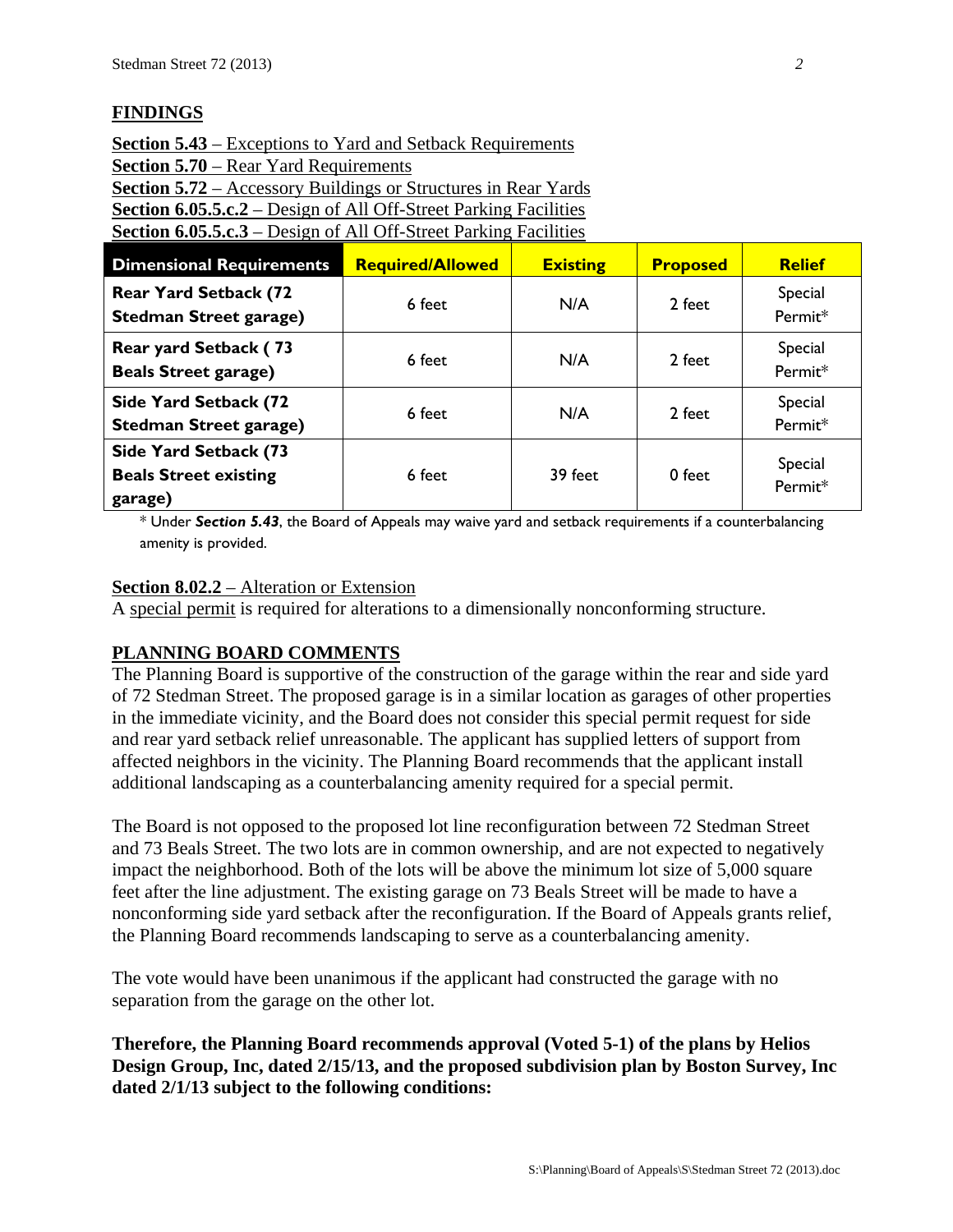- 1. Prior to issuance of a building permit, final elevations, indicating all exterior alterations and proposed materials shall be submitted to the Assistant Director of Regulatory Planning for review and approval.
- 2. Prior to the issuance of a building permit, a landscaping plan showing all counterbalancing amenities shall be submitted to the Assistant Director of Regulatory Planning for review and approval.
- 3. Prior to issuance of a building permit, the applicant shall submit to the Building Commissioner to ensure conformance with the Board of Appeals decision: 1) a final site plan, stamped and signed by a registered land surveyor; 2) final elevations, stamped and signed by a registered architect; and 3) evidence that the Board of Appeals decision has been recorded at the Registry of Deeds.